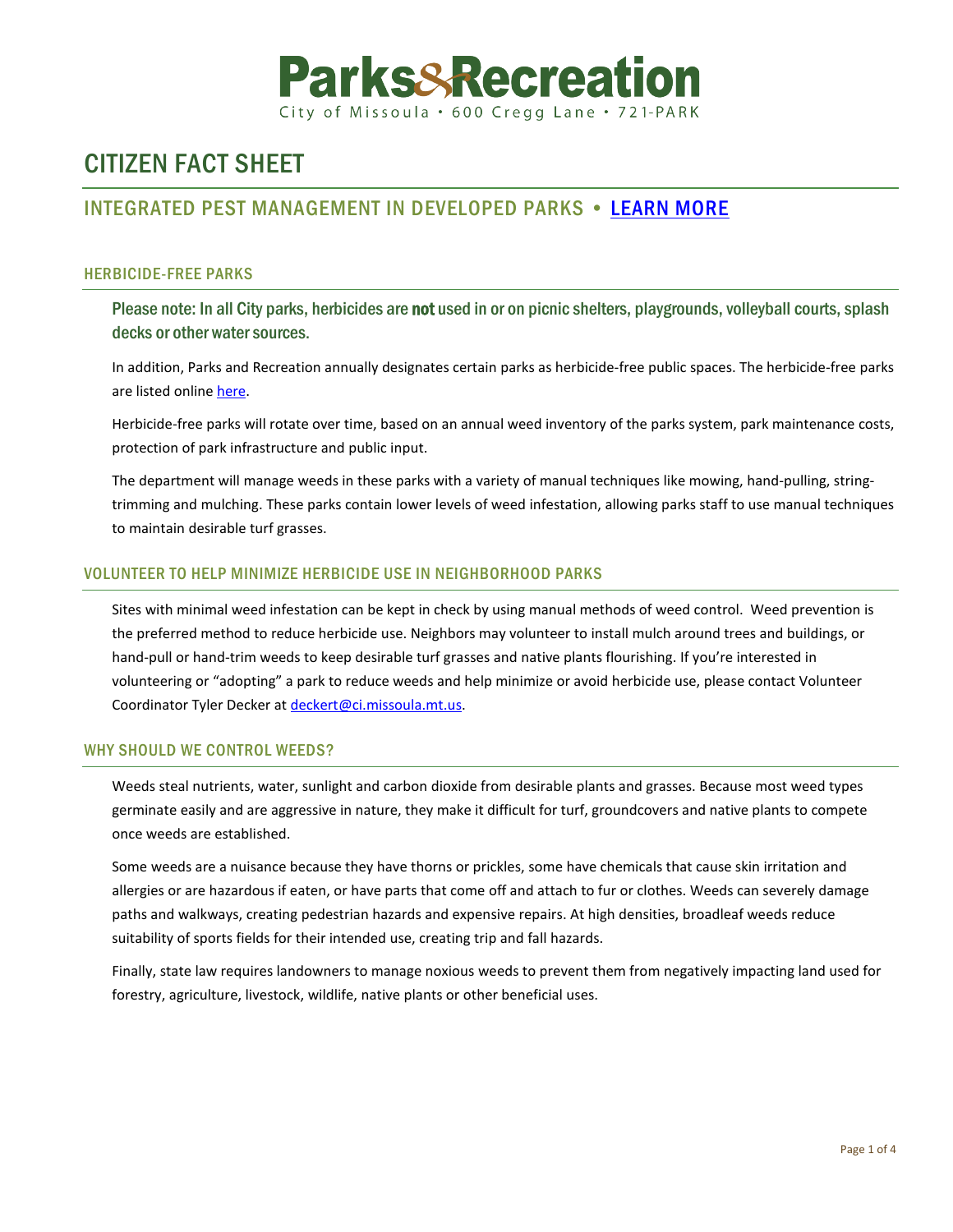The Parks & Recreation Department manages over 4,275 acres of public lands for parks, trails, conservation lands, and landscaped right-of-ways, with new lands and facilities being added nearly every year. Through Integrated Pest Management (IPM), the department manages pests that are detrimental to the health, function or aesthetic value of parks in an effective and environmentally responsible manner, with utmost consideration to public and employee safety.

Thoughtful, timely and selective use of herbicides is just one tool of many used to maintain park lands.

#### THE VEGETATION MANAGEMENT TOOLBOX – WEED PREVENTION IS THE KEY

Parks and Recreation strives to develop low-maintenance, minimum herbicide use landscapes. Comprehensive landscape design practices like proper plant selection and planting design; use of geotextiles for weed control, surface stabilization and good construction practices are our best tools for reducing maintenance costs and herbicide use.

Developed parkland management strategies, ranked in order of frequency of use:

- 1. IPM-based landscape design.
- 2. Mowing and irrigation.
- 3. Fertilization, aeration, top dressing, reseeding.
- 4. Mechanical control (such as weed pulling and trimming.)
- 5. Mulching.
- 6. Field rotation and use restrictions.
- 7. Geo-textile and barrier fabrics.
- 8. Herbicides.

#### CONSIDERATIONS BEFORE EACH HERBICIDE APPLICATION

- 1. Health and safety of citizens and staff.
- 2. Health of the environment.
- 3. Comprehensive staff training in use of herbicides.
- 4. Compliance with all local, state and federal regulations.
- 5. Before applying an herbicide, the following factors are considered:
	- a. Does the density of pest plants meet or exceed the threshold for treatment?
	- b. Have non-herbicide options been considered and tried?
	- c. Are appropriate cultural methods in place to ensure that the weed is not being promoted?
	- d. Have we selected the least toxic herbicide to be effective, and are we applying at the lowest dose?

#### PUBLIC NOTIFICATION: 24 HOURS BEFORE AND 24 HOURS AFTER APPLICATION

Several federal and state agencies regulate the use of herbicides. Parks and Recreation conforms to all applicable herbicide laws and regulations. The department **exceeds legal requirements** by posting areas to be treated 24 hours before application and 24 hours after application. Multiple signs are used to mark treated areas. These signs include information about the herbicides being applied as well as contacts for additional information.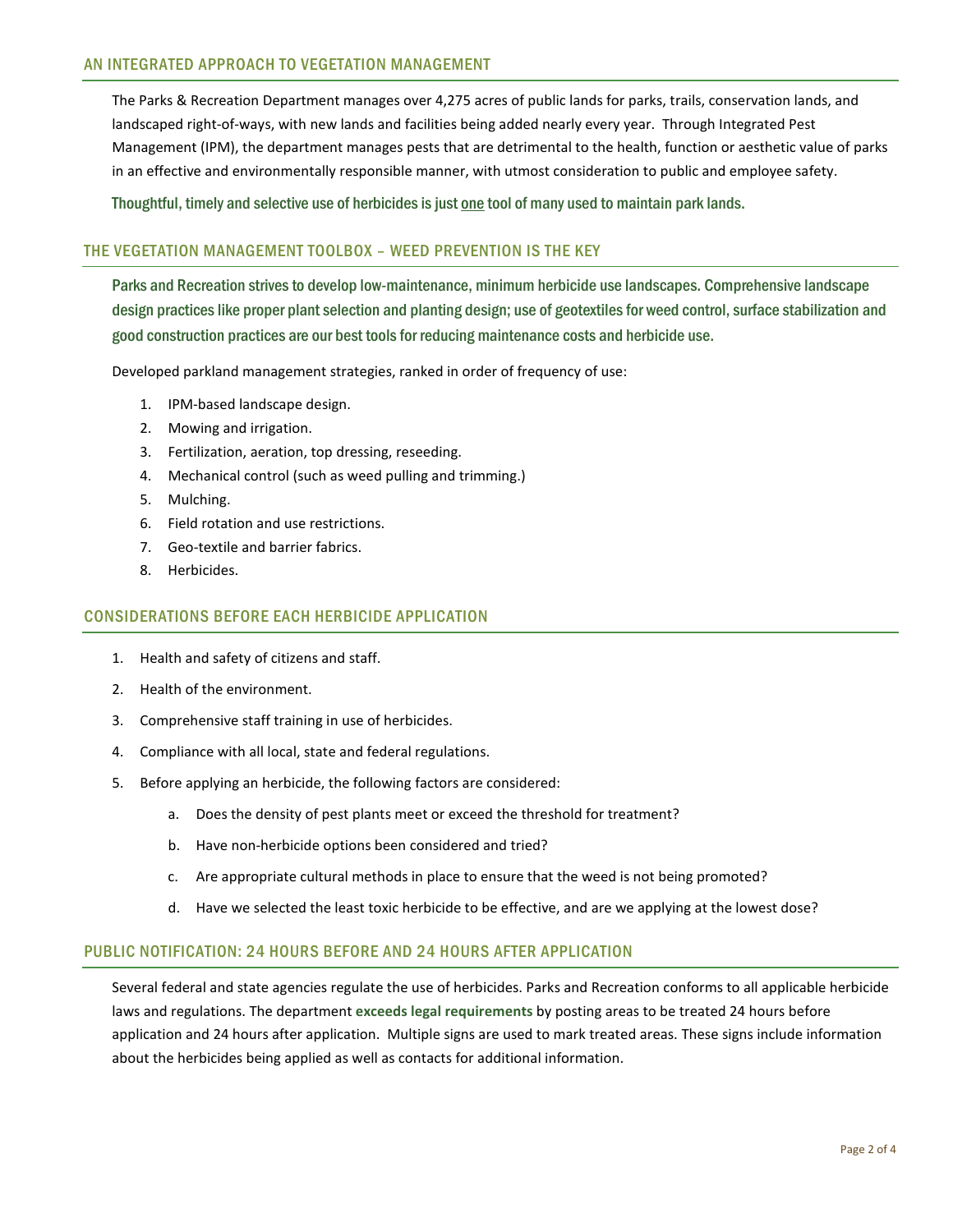The product most commonly used in parks is glyphosate. Glyphosate is sprayed directly on the weed's foliage, absorbed systemically through the plant and is becomes inert when it dries or comes into contact with soil or heat/sunlight.

#### AREAS WHERE HERBICIDES ARE NOT USED IN DEVELOPED PARKS, TRAILS, MEDIANS:

Per department standards, herbicide manufacturer's directions and EPA regulations, herbicides are not used in or on picnic shelters, playgrounds, volleyball courts, splash decks or other water sources.

#### WHERE ARE HERBICIDES USED IN DEVELOPED PARKS, COMMUTER TRAILS, & MEDIANS?

- **Landscaped street medians and shrub beds**: To maintain motorist visibility, comply with state weed control laws, protect planted ornamental vegetation, and respect citizen requests for City street medians and highly visible shrub beds to be attractive gateways to our community. In addition, treating medians reduces the staff exposure to hazardous traffic conditions.
- **Athletic fields**: At high densities, broadleaf weeds reduce suitability of sports fields for their intended use. A thick, resilient sports turf prevents injuries; provides quality of play for users; and optimizes the efficient use of water. In addition, fields are treated to meet sports organizations' and user groups' requirements for competitive sport field conditions.
- **In selected park areas**, to reduce infestations of broadleaf weeds and respond to citizen requests to conform to the traditional public aesthetic of mostly weed-free turf areas when other options are not available, effective or efficient.

| <b>VEGETATION MANAGEMENT ZONES IN DEVELOPED PARKS, TRAILS, MEDIANS</b>                                   |                                                                                                                                                                                                                                                                                                                                                                                                                                                         |
|----------------------------------------------------------------------------------------------------------|---------------------------------------------------------------------------------------------------------------------------------------------------------------------------------------------------------------------------------------------------------------------------------------------------------------------------------------------------------------------------------------------------------------------------------------------------------|
| <b>PARK FEATURE</b>                                                                                      | <b>BENEFITS OF INTEGRATED PEST MANAGEMENT</b>                                                                                                                                                                                                                                                                                                                                                                                                           |
| Tree wells (mulched area around a<br>tree)                                                               | Reduce accidental tree death and damage from mowers and weed eating. Reduced potential for<br>formation of rot, diseases, harboring of insects and pests, competition for nutrients and water. Trees<br>in parks and city ROW are valued at \$500 ea. (new tree), \$20,000 large mature tree.                                                                                                                                                           |
| Sports facility fence lines                                                                              | Safety: Removal of tall grasses provides a warning track for players that they are approaching a<br>fence, helps prevent injuries to players.                                                                                                                                                                                                                                                                                                           |
| Asphalt trails                                                                                           | Weed growth in asphalt speeds decline and break-up of the wear surface; increases maintenance<br>costs; significantly reduces the useful life of asphalt; and increases potential liability from trips, falls &<br>ice buildup. Asphalt surfaces are continually subjected to moisture, dirt, freeze-thaw cycles and<br>debris build-up, creating and expanding small cracks and potholes. Asphalt trail surfacing is valued at<br>$+/-$ \$2.10 sq. ft. |
| All other fence lines                                                                                    | Limit habitat for pests, maintain site distances, and maintain park and adjoining property values.                                                                                                                                                                                                                                                                                                                                                      |
| Maintained ROWs (landscapes and<br>hardscapes)                                                           | Maintain safe sight distance and intersection safety standards, minimize work safety risk exposure.                                                                                                                                                                                                                                                                                                                                                     |
| Buildings, walls, light standards,<br>other vertical features found in turf<br>and along commuter paths. | Safety and security for park users, health and sanitation, extend hours of use, maximize useful life,<br>reduce vandalism. Reduce potential for mice, ants, hornets and other pests; provide clear and safe<br>access routes, easily identify potential trip hazards, prevent mold, mildew, dry rot and pest damage<br>to wood features.                                                                                                                |
| Park Amenities: parking lots, tennis<br>courts, horseshoe pits, walking<br>paths, some athletic fields.  | Protection of park users: Control of vegetation protects users from trip and fall hazards, insect<br>infestation, noxious weeds bearing stickers and thorns, and better ensures compliance with safety<br>standards. Vegetation management in these areas reduces surface damage (asphalt, concrete, tennis<br>court coatings and turf); maximizes useable lifecycle of features; minimizes maintenance costs and<br>optimizes play value.              |